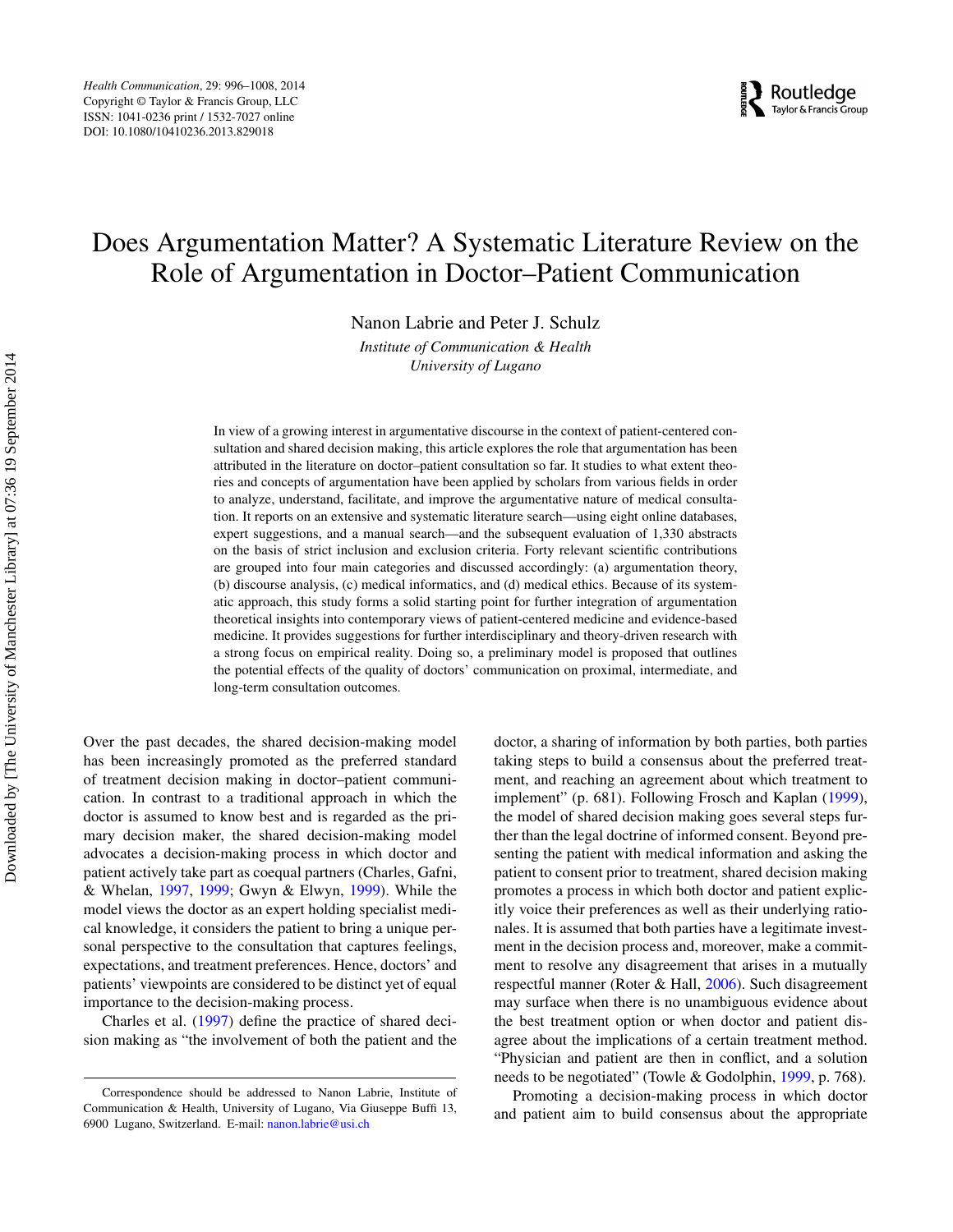treatment to implement and coequally negotiate a resolution to any disagreement that arises during consultation, shared decision making constitutes more than explicitly engaging in a dialogue. Shared decision making can be said to involve a process of argumentation in which the participants act as rational discussion partners who are expected to be capable of critically evaluating their interlocutors' treatment preferences and to provide a rationale for their own. In other words, doctor and patient are expected to each "argue their case."

The argumentative character of doctor–patient communication aimed at shared decision making has thus far been largely neglected. Studies that explicitly explore the role of argumentation in medical consultation seem still rare. A possible explanation for this is that the term "argumentation" is often associated with acts of bickering and quarreling (van Eemeren, [2010,](#page-12-1) p. 26). Defining argumentation as such, indeed, analyzing doctor–patient consultation as an argumentative activity, is at odds with a shared decision-making approach. In this article, however, a definition of argumentation is chosen that resembles its usage in other languages, like Dutch ("argumentatie"), German ("Argumentation"), and Italian ("argomentazione"), in which the negative connotation is not present. Argumentation, as used in this article, refers to a joint effort of dialogical partners to resolve a difference of opinion by rationally convincing the other party of the acceptability of one's treatment preference by means of advancing arguments. Therewith, the resolution-oriented and shared character of treatment decision-making discussions is emphasized.

In order to provide a comprehensive starting point for the integration of insights from argumentation theory into contemporary views of patient-centered medicine and evidencebased medicine, this literature review aims to systematically explore and map out the role that has been attributed to argumentative discourse in the literature on doctor–patient consultation. To what extent have theories and concepts of argumentation been applied by scholars from various fields in order to analyze, understand, facilitate, and improve the argumentative nature of medical consultation? From which scientific disciplines do contributions acknowledging the argumentative nature of doctor–patient consultation originate? By answering these questions and providing suggestions for further research, this literature review seeks to contribute to endeavors in the field of health communication to explore the potential for improving the quality of doctor–patient consultation and, ultimately, its outcomes.

#### METHOD

In order to identify relevant studies, eight online databases were searched, encompassing both databases with a medical orientation and databases with a focus on the humanities and social sciences: Communication and Mass Media Complete, JSTOR, PsycInfo, PubMed, Sage, ScienceDirect,

<span id="page-1-0"></span>TABLE 1 Boolean Search Strategy

| <b>Consultation Search Terms</b> |     | <b>Argumentation Search Terms</b>                                                                                                                             |
|----------------------------------|-----|---------------------------------------------------------------------------------------------------------------------------------------------------------------|
| "medical consultation"<br>OR.    | AND | $(\arg u^*)$ OR $(\text{reason}^*)$ OR<br>("difference* of opinion") OR<br>$(disagree^*)$ OR (persua <sup>*</sup> ) OR<br>$(rhetoric^*)$ OR $(negotiat^*)$ OR |
| "doctor patient<br>consultation" |     | $(discuss^*)$ OR $(disput^*)$ OR<br>$(deliberat*)$                                                                                                            |

*Note.* An asterisk indicates the break-off point for the wildcard search.

SpringerLink, and Wiley Online Library. To retrieve all relevant literature discussing the argumentative nature of medical consultation, a combined keyword search was formulated. Search words related to argumentation were combined with either the term "doctor patient consultation" or "medical consultation." In order to select the keywords related to the topic of argumentation, first an intuitive list of search terms was created. Subsequently, a thesaurus search was conducted in order to complete the list of possible terms. This set of keywords was then discussed with an expert in the field of argumentation theory. This resulted in a final list, consisting of the 10 terms related to the (process of) argumentation that were most likely to yield relevant results. While the authors were aware of the ambiguity of some of the search terms because of academic jargon ("discussion," "argument"), these terms were considered too important to be dismissed. To include as many variants of each word as possible, a wildcard search was used when available. This resulted in a final search strategy as described in [Table 1.](#page-1-0)

The initial database search, which was conducted in the second half of 2011, was limited to abstracts and titles only, as it was assumed that this would increase the relevance of the results. JSTOR formed the only exception. This database explicitly discouraged an abstract-limited search.<sup>[1](#page-1-1)</sup> Sage did not allow for a complex search containing multiple AND*/*OR options. Yet, as the simple search for either "medical consultation" or "doctor patient consultation" yielded only 20 results, it was decided to include all these articles in the initial corpus and search these manually for relevant articles. No limitation was set for the time frame.

The search yielded 1,330 articles eligible for analysis. Two coders, both trained in argumentation theory as well as health communication, independently judged the articles for their relevance on the basis of the titles and abstracts, $\frac{2}{3}$  $\frac{2}{3}$  $\frac{2}{3}$  applying a strict set of inclusion and exclusion criteria. In order to be included, records (journal articles, books and chapters,

<sup>&</sup>lt;sup>1</sup>JSTOR discourages abstract-only searches as only ten percent of all records contain an abstract. Moreover, JSTOR allows for maximally three wildcards (∗) to be used. Therefore, only the terms argu∗, reason∗, and discuss∗ were used.

<span id="page-1-2"></span><span id="page-1-1"></span><sup>2</sup>When an abstract was not included, the coders relied on all other relevant information available in the database.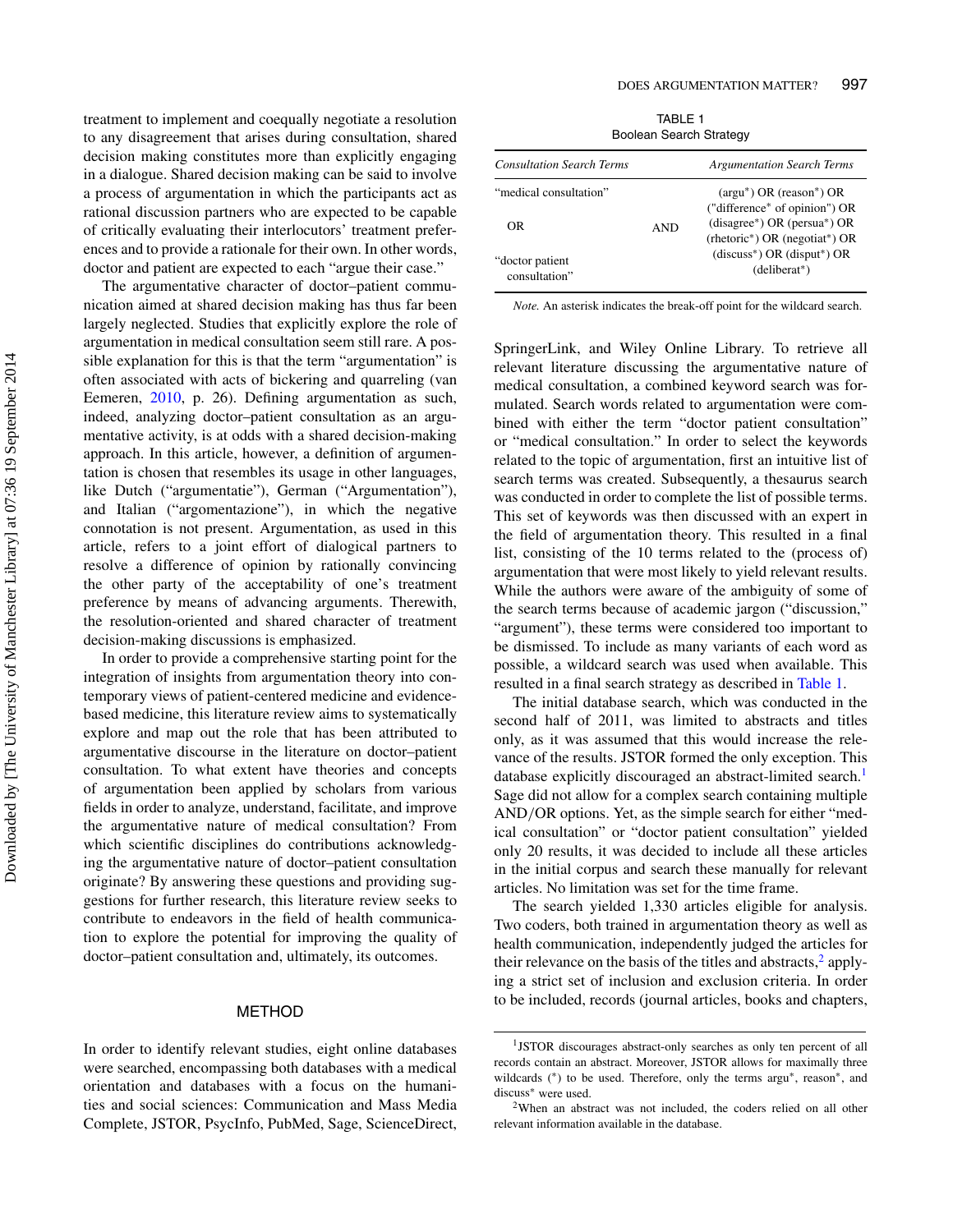and proceedings papers) had to be published, either online or in print. All poster presentations, (extended) abstracts, review articles, and encyclopedia entries were excluded from review. For practical reasons, only records written in English were included. With regard to content, publications were deemed relevant when they explicitly discussed or acknowledged the role of argumentation processes in the context of medical consultation or when they referred to the role of argumentation concepts and theories in explaining or aiding the interaction between doctors and their patients.

Upon completion of the abstract analysis, the two coders compared their findings and resolved all differences of opinion through a discussion until full agreement was reached. The ratings prior to full agreement were compared to test for interrater reliability. Overall, there was substantial agreement between the two raters  $(97\%, k = .68)$ . When specified per database (see [Table 2\)](#page-2-0), it appeared that while for two databases the agreement was almost perfect (Ebscohost and Springerlink), the interrater agreement for JSTOR and Sage was substantially lower than for the other databases. Notably, these were the two databases that did not allow for an abstract search, which made the analysis of the potential relevance of the articles more difficult.

In total, 46 unique publications were unanimously deemed relevant and included for further review. In order to ensure that all important contributions would be included, a complementary manual search was conducted. First, the references of the first 46 articles were scanned for missing publications. In addition, five experts in the field of health communication and argumentation theory were consulted and asked to add to the existing list of references. Furthermore, a meta-search of Google Scholar was conducted in order to capture any articles published after the initial search date and to account for unindexed publications that were still missing. Upon suggestion of one of the experts, the meta-search included the additional search terms "doctor patient interaction" and "doctor patient communication." Lastly, throughout the writing process a Google Alert was set in order to keep track of newly published articles containing the search terms.

<span id="page-2-0"></span>TABLE 2 Interrater Reliability

|                      |       | <i>Articles</i> |      | <i>Interrater</i><br>Agreement |
|----------------------|-------|-----------------|------|--------------------------------|
| <b>Database</b>      | Found | <i>Included</i> | $\%$ | k                              |
| Ebscohost            | 88    | 5(6%)           | .99  | .93                            |
| <b>JSTOR</b>         | 291   | 3(1%)           | .98  | .24                            |
| PubMED               | 219   | 8(4%)           | .98  | .77                            |
| <b>SAGE</b>          | 20    | 1(5%)           | .90  | .47                            |
| <b>ScienceDirect</b> | 102   | 14 (14%)        | .90  | .62                            |
| Springerlink         | 214   | 11 $(5%)$       | .99  | .84                            |
| Wiley                | 396   | 12(3%)          | .98  | .66                            |
| Overall              | 1330  | 54 $(4%)^*$     | .97  | .68                            |

∗Of which 46 unique items.

<span id="page-2-1"></span>

FIGURE 1 Analysis of the identified contributions.

The manual search yielded an additional 43 potentially relevant articles for review. Each of the total number of 89 articles was subsequently analyzed and reviewed on the basis of its full text. Upon careful scrutiny of the texts, taking into account the aforementioned criteria, 40 articles were deemed fit for inclusion and subsequently categorized [\(Figure 1\)](#page-2-1).

# CATEGORIZATION OF THE ARTICLES

Careful scrutiny of the publications yielded by the systematic search reveals that studies focusing on the role of argumentative discourse in the context of medical consultation essentially originate in four scientific domains: (a) argumentation theory, (b) discourse analysis, (c) medical informatics, and (d) medical ethics. Each of these scientific domains is characterized by distinct research aims and objectives and, consequently, by the main theoretical frameworks and research methods used.

While the contributions from the fields of (a) argumentation theory and (b) discourse analysis fall within the broader domain of the humanities and strive to create a unified understanding of communicative interaction in context, the studies originating in (c) medical informatics and (d) medical ethics belong to the realm of medicine and are typically focused on improving medical practice. While research in the first category is primarily aimed at furthering theories of argumentation, studies belonging to the other three categories use argumentative concepts and principles to describe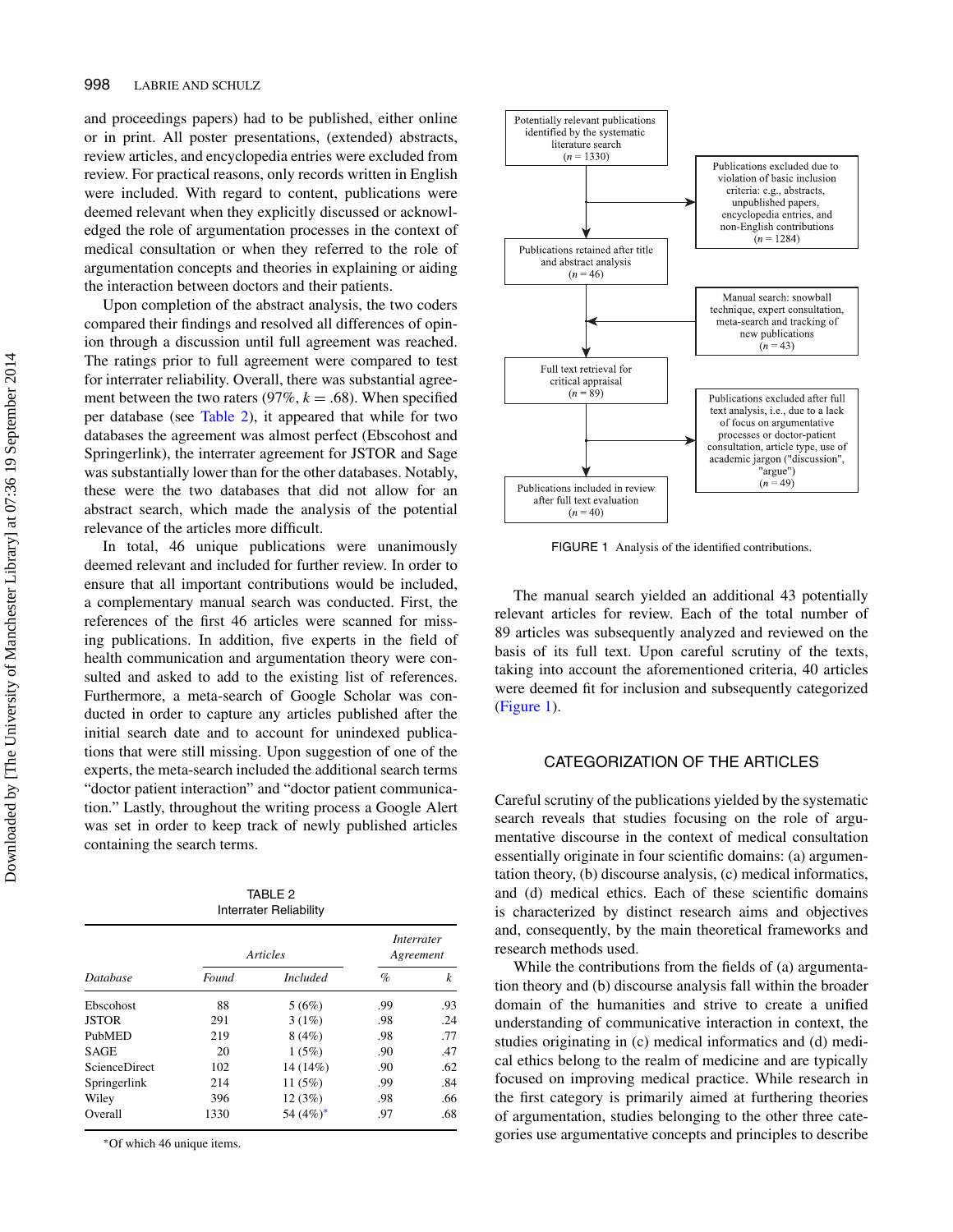Also, medical informatics and medical ethics are characterized by distinct research aims and objectives. While medical informatics is concerned with the design of decision-making systems and the implementation of models of argumentation, medical ethics takes a theoretical approach to doctor–patient communication and reasoning aiming to establish norms for good medical practice. [Table 3](#page-4-0) provides an overview of all categorized contributions, the theoretical frameworks and methodological approaches used, and their main findings. In the remainder of this article, each of the four categories is discussed and, after a discussion of the limitations of the present study, the implications of the findings are considered alongside some suggestions for future research.

# Argumentation Theory: Argumentation as a Critical Discussion Procedure

Traditionally, the discipline of argumentation theory is concerned with establishing the requirements that make arguments "correct"—by some appropriate standard of proof, examining the errors of reasoning that discussants make when engaging in argumentative discourse (Walton, [2009\)](#page-12-2). In recent years, scholars of argumentation have increasingly focused on the study of argumentation in context, exploring the extent to which argumentative discourse is shaped by the institutional setting it occurs in (van Eemeren, [2010\)](#page-12-1). A discussion context that has received particular attention is the context of doctor–patient consultation. Walton [\(1985\)](#page-12-3) summarizes the argumentative character of doctor–patient consultation as follows:

Medical treatment is a complex two-person interaction where each party has a distinct role. Underlying the interaction is a technical or productive process, an action. Partly physical in nature, the action also has a purposeful element. And overlaying the action is a network of communicative interchange, a dialogue or reasoned exchange of information and argumentation. (Walton, [1985,](#page-12-3) p. 13)

Today, the majority of argumentation theoretical research that focuses on the context of medical consultation takes a pragma-dialectical approach (see [Table 3\)](#page-4-0). The (extended) pragma-dialectical theory of argumentation (van Eemeren, [2010;](#page-12-1) van Eemeren & Grootendorst, [2004\)](#page-12-4) views argumentation as a part of a critical exchange that is ideally aimed at resolving a difference of opinion. At the heart of the theory lies an ideal model of a critical discussion that specifies the different stages that can be analytically distinguished in any argumentative discussion, as well as the verbal moves

that are functional in resolving the difference of opinion throughout these different stages. The basic principles of a critical discussion are laid down in a series of basic rules that together constitute a code of conduct for discussants engaging in an argumentative dialogue. Each rule violation amounts to an impediment to the resolution of the difference of opinion at hand and is therefore considered an unreasonable discussion move, or a *fallacy.* Thereby, the pragma-dialectical ideal model provides a normative account of argumentative discussions that can be used to analyze and evaluate argumentative discourse in reality.

Pragma-dialecticians reconstruct medical consultation as an essentially "argumentative activity type" (e.g., Labrie, [2012;](#page-11-5) Pilgram, [2009;](#page-11-6) Snoeck Henkemans, [2011;](#page-12-5) van Eemeren, [2010\)](#page-12-1) in which doctor and patient ideally act as rational discussion partners who strive to resolve any difference of opinion by means of a reasonable discussion process. Such difference of opinion may, for example, concern the doctor's diagnosis or prognosis, the proposed method of treatment, or the advised prevention plan (Labrie, [2012;](#page-11-5) Rubinelli & Schulz,  $2006$ ). Doctor and patient may have opposing viewpoints, but also in the case of the patient's (assumed) doubt about the doctor's medical opinion or advice, pragma-dialecticians speak of a difference of opinion.[3](#page-3-0)

Goodnight [\(2006\)](#page-11-8) argues that a pragma-dialectical reconstruction of doctor–patient interaction is particularly relevant in light of informed consent*,* which as a "legal constraint, institutional norm, and personal ethic" essentially aims to ensure that doctor–patient communication is based in a reasonable discussion: "The standard of informed consent requires doctors to justify proposals for treatment or procedures, while honoring the duty to create patient understanding, listen to objections, and obtain assent" (p. 84). Rubinelli and Schulz [\(2006;](#page-11-7) Schulz & Rubinelli, [2006,](#page-11-9) [2008\)](#page-11-10) underline this observation and show that a doctor's choice of arguments to support his or her medical advice can influence the informed decision-making process (Rubinelli and Schulz, [2006,](#page-11-7) p. 362).<sup>4</sup>

Going beyond the legal doctrine of informed consent, several authors (Labrie, [2012;](#page-11-5) Snoeck Henkemans, [2011;](#page-12-5) Snoeck Henkemans & Mohammed, [2012;](#page-12-6) Snoeck Henkemans & Wagemans, [2012\)](#page-12-7) point out the compatability of the ideals laid down in the pragma-dialectical model of a critical discussion and those advocated by the

<sup>&</sup>lt;sup>3</sup>A distinction is made between a "mixed difference of opinion," in which the discussion parties hold opposing standpoints, and a "non-mixed difference of opinion," in which one of the parties has—or is assumed to have—doubts about his or her opponent's standpoint (van Eemeren & Grootendorst, [2004\)](#page-12-4).

<span id="page-3-1"></span><span id="page-3-0"></span> $4$ Also Bickenbach [\(2012\)](#page-11-7) and Rubinelli and Zanini (2012) connect argumentation in consultation to the notion of informed consent and the shared decision-making model. However, they do not (explicitly) adopt a pragmadialectical perspective. Zanini and Rubinelli [\(2012\)](#page-12-8) do use the model of critical discussion, developed in pragma-dialectics.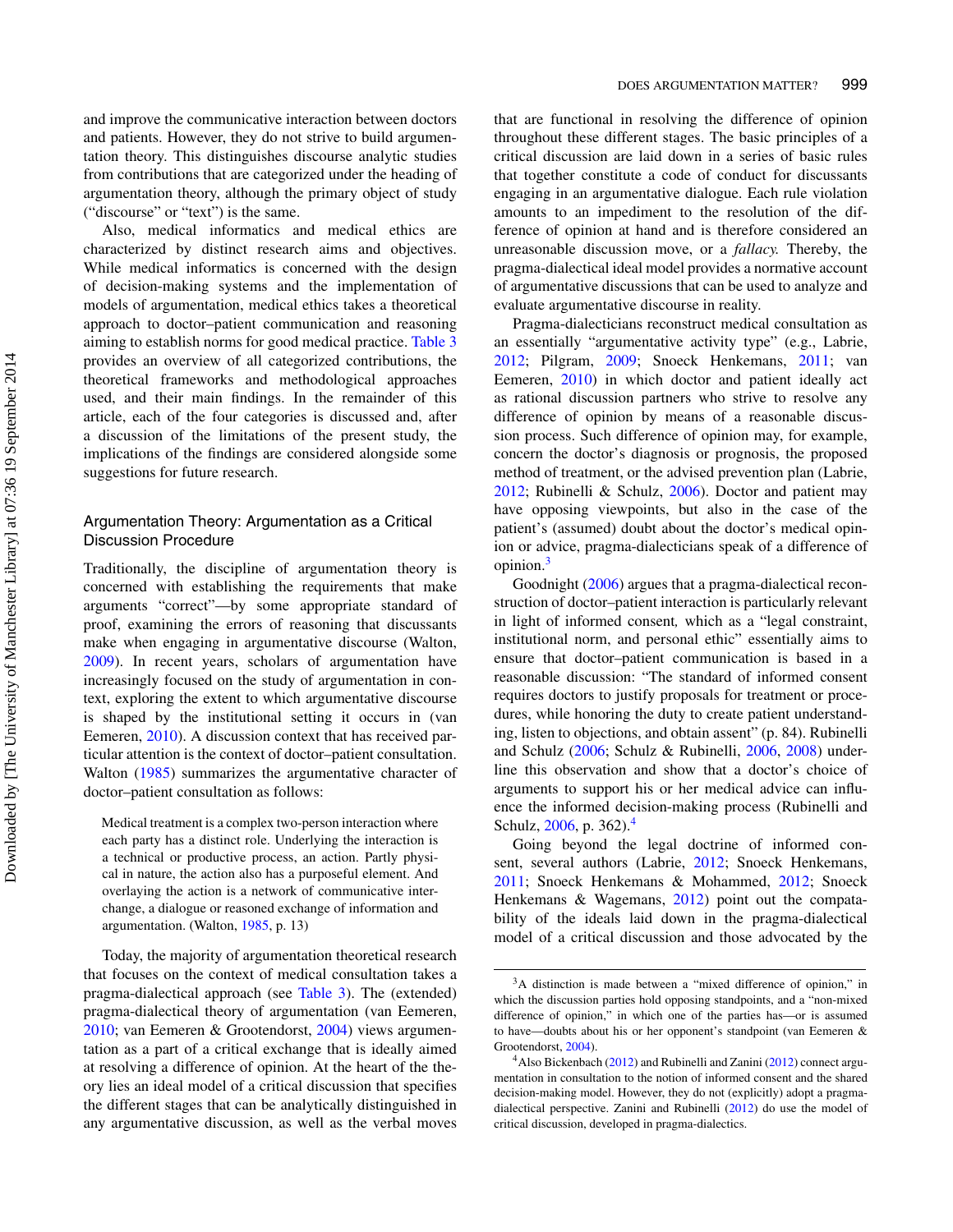Downloaded by [The University of Manchester Library] at 07:36 19 September 2014 Downloaded by [The University of Manchester Library] at 07:36 19 September 2014

| <b>Study</b>                                                                                            | Theoretical Framework                                                            | Methodological Approach                 | Proposals/Findings                                                                                                                                                                                                                                       |
|---------------------------------------------------------------------------------------------------------|----------------------------------------------------------------------------------|-----------------------------------------|----------------------------------------------------------------------------------------------------------------------------------------------------------------------------------------------------------------------------------------------------------|
| Category: Argumentation Theory (20)<br>Bickenbach (2012)                                                | Argumentation theory (general)                                                   | Reflective                              | Argumentation theory can shed new light on doctor-patient<br>interaction within the context of informed consent.                                                                                                                                         |
| Bigi (2011, 2012a, 2012b)                                                                               | Informal logic, argumentum model of<br>topics, model of communication<br>context | Reflective, qualitative text analysis   | Contextual factors (institutional, cultural) affect the soundness and<br>persuasive strength of authority argumentation and other forms<br>of argumentation in doctor-patient interaction.                                                               |
| Brashers et al. (2006)                                                                                  | Pragma-dialectical theory                                                        | Focus-group interviews                  | patients' self-advocacy strategies and for advancing patient<br>Pragma-dialectics provides a starting point in understanding<br>education and empowerment.                                                                                               |
| Goodnight (2006)                                                                                        | Pragma-dialectical theory                                                        | Reflective                              | Pragma-dialectics offers a framework through which the ideal and<br>practical norms of the deliberative character of doctor-patient<br>consultation can be illustrated and evaluated.                                                                    |
| Goodnight & Pilgram (2011); Pilgram<br>(2009, 2011, 2012)                                               | Pragma-dialectical theory                                                        | Qualitative text analysis               | specific soundness criteria for doctors' strategic use of authority<br>The institutional context of doctor-patient interaction affects the<br>argumentation.                                                                                             |
| Labrie (2012)                                                                                           | Pragma-dialectical theory                                                        | Qualitative text analysis               | Pragma-dialectics can shed new light on disagreement between<br>doctors and patients and can provide a starting point for<br>teaching doctors how to support their treatment advice.                                                                     |
| Rubinelli & Schulz (2006)                                                                               | Pragma-dialectical theory, rhetorical<br>theory                                  | Qualitative text analysis               | Doctors' argumentation strategies impact information transfer and<br>decision making. Systematic studies should determine the                                                                                                                            |
| Rubinelli & Zanini (2012)                                                                               | Argumentation theory (general)                                                   | Reflective                              | beneficial for patients' involvement in the decision making<br>Training health professionals in argumentation theory can be<br>while at the same time preserving doctors' authority.<br>effects of such strategies on, e.g., adherence.                  |
| Schulz & Rubinelli (2006)                                                                               | Pragma-dialectical theory                                                        | Qualitative text analysis               | the evaluation of doctor-patient argumentation. Moreover, the<br>The concept of "strategic maneuvering" should be considered in<br>institutional context should be taken into account.                                                                   |
| Schulz & Rubinelli (2008)                                                                               | Pragma-dialectical theory                                                        | Reflective                              | Pragma-dialectics offers a model of critical discussion that can be<br>used to identify good argumentative practices for doctors in<br>light of obtaining informed consent.                                                                              |
| Henkemans & Mohammed (2012)<br>Snoeck Henkemans (2011); Snoeck<br>Snoeck Henkemans & Wagemans<br>(2012) | Pragma-dialectical theory<br>Pragma-dialectical theory                           | Qualitative text analysis<br>Reflective | Adherence to the pragma-dialectical rules of a critical discussion<br>seems instrumental for the process of shared decision making.<br>When doctors' argumentative appeal to expertise obstructs<br>patients' understanding, it violates both the shared |
| Walton (1985)                                                                                           | Aristotelian practical reasoning                                                 | Reflective                              | A reasonable argumentative dialogue leads to informed consent on<br>the part of the patients and to a mutual decision reflecting both<br>decision-making ideal and the legal rule of informed consent.                                                   |
| Zanini & Rubinelli (2012)                                                                               | Pragma-dialectical theory                                                        | Reflective                              | instruments to facilitate doctors' and patients' engagement in<br>There is a need to focus on the development and testing of<br>medical standards and the patients' needs.<br>argumentation.                                                             |
| Category: Discourse Analysis (10)<br>Ariss (2009)                                                       | Conversation analysis                                                            | Qualitative text analysis               | Asymmetry of knowledge and authority between doctors and<br>patients affects the extent to which patients engage in                                                                                                                                      |
| Aronsson & Sätterlund-Larsson (1987)                                                                    | Politeness theory                                                                | Qualitative text analysis               | jeopardize patient participation in the medical decision-making<br>Patients' unvoiced, "polite" disagreement with their doctors can<br>discussions with their doctors.<br>process.                                                                       |

# TABLE 3<br>Studies on Argumentation in Doctor-Patient Communication Studies on Argumentation in Doctor–Patient Communication

<span id="page-4-0"></span> $(Gonimed)$ *(Continued)*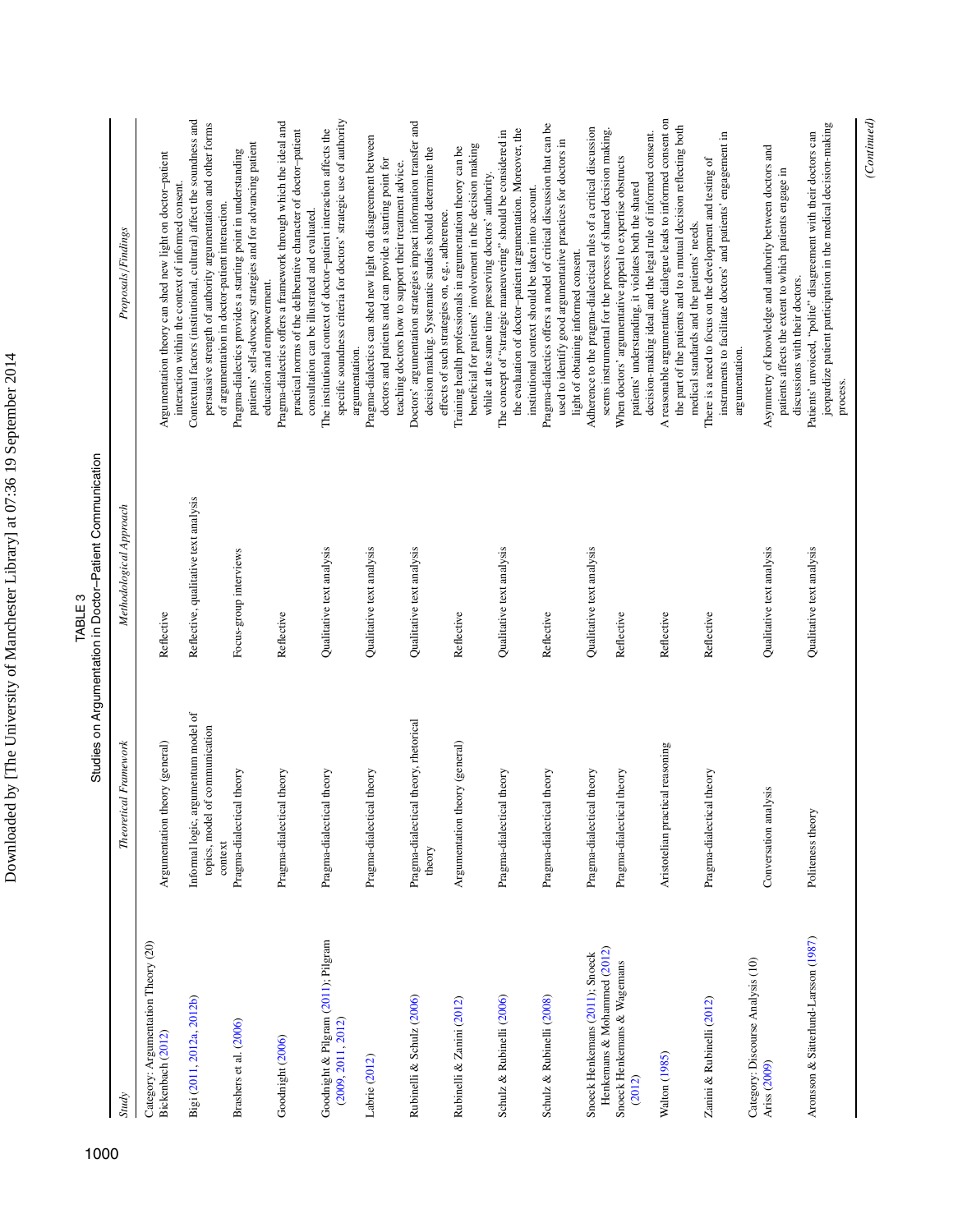Downloaded by [The University of Manchester Library] at 07:36 19 September 2014 Downloaded by [The University of Manchester Library] at 07:36 19 September 2014

|--|--|

| <b>Study</b>                                            | Theoretical Framework                                          | Methodological Approach                        | Proposals/Findings                                                                                                                                                                    |
|---------------------------------------------------------|----------------------------------------------------------------|------------------------------------------------|---------------------------------------------------------------------------------------------------------------------------------------------------------------------------------------|
| Drew et al. (2001)                                      | Conversation analysis                                          | Qualitative text analysis                      | Explicit provision of diagnostic evidence stimulates patients'<br>involvement in treatment discussions, which can impact<br>patients' understanding, adherence, and satisfaction.     |
| Feng et al. (2011)                                      | Integrated model of medical advising                           | Quantitative text analysis, survey<br>research | Doctors' use of persuasive strategies pertaining to the four IMMA<br>dimensions does not have any significant impact on patients'<br>satisfaction or intended adherence.              |
| Knight & Sweeney (2007)                                 | Rhetorical theory, logic, narrative<br>analysis                | Qualitative research interviews                | information about people's implicit conception of meaning.<br>Rhetorical analysis of argument structures can provide<br>This can be useful in medical education research              |
| Peräkylä (1998)                                         | Conversation analysis, theory of<br>professional work          | Qualitative and quantitative text<br>analysis  | By providing explicit evidence for their diagnoses, doctors treat<br>themselves as accountable and thereby do not claim<br>unconditional authority in relation to the patients.       |
| Segal (1994, 2007, 2008)                                | Rhetorical theory                                              | Reflective                                     | Rhetorical theory can provide health care practitioners with<br>insights concerning noncompliance, as well as patients'<br>conceptualization of illness through argumentation.        |
| Steihaug et al. (2011)                                  | Part process analysis                                          | Qualitative text analysis                      | recognition, disagreement is allowed and does not damage the<br>When the doctor-patient relationship is characterized by<br>relationship.                                             |
| Category: Medical Informatics (4)<br>Dickinson (1998)   | Toulmin model*                                                 | Reflective                                     | The structural model of argumentation can be used to inform the<br>design of decision support tools and to establish criteria for<br>assessing decisional performance.                |
| Grasso et al. (2000)                                    | New rhetoric, stages of change model,<br>health belief model   | System development                             | There is a need for expressing everyday arguments in advice<br>giving systems and for the use of consolidated theories of<br>informal argumentation that combine logic and dialectic. |
| Shankar et al. (2006)                                   | Toulmin model                                                  | System development                             | information they can use to discuss recommendations with their<br>The WOZ system provides doctors access to evidence and<br>patients. This can positively affect adherence.           |
| Upshur & Colak (2003)                                   | Walton model<br>Toulmin model,                                 | Reflective                                     | Informal logic can make the role of evidence in clinical reasoning<br>explicit and shed light on its dialogical context.                                                              |
| Category: Medical Ethics (6)<br>Sandman & Munthe (2010) | Shared decision-making model                                   | Reflective                                     | Models of shared decision making should include a shared process<br>of reasoning. This is relevant in light of long-term adherence<br>and satisfaction.                               |
| Barilan & Weintraub (2001)                              | Persuasion, patient autonomy                                   | Reflective                                     | engagement about personal issues that is aimed at persuading<br>Respect for patient autonomy requires doctors' communicative<br>patients to accept and comply with medical advice.    |
| Savulescu & Momeyer (1997)                              | Patient autonomy, informed consent                             | Reflective                                     | Doctors should assist patients to base their decisions in rational<br>thinking and deliberation.                                                                                      |
| Smith & Pettegrew (1986)                                | Rhetorical theory, shared decision<br>making                   | Reflective                                     | The distinction between rhetoric and sophistic can provide a basis<br>for a model of mutual persuasion that goes beyond the<br>provision of information and that avoids manipulation. |
| Walseth & Schei (2011)                                  | Habermas's theory of communicative<br>action                   | Reflective                                     | explicit approach for doctors and patients to create common<br>The argumentation process described by Habermas offers an<br>ground.                                                   |
| Wirtz et al. (2006)                                     | Interpretative, shared, and informed<br>decision-making models | Reflective                                     | acknowledging the "reasoning problem" and disentangling the<br>Models of participatory decision making should be improved,<br>fuzzy concept of doctor-patient deliberation.           |

Note. Contributions that are highly similar with respect to their research aim, theoretical framework, methodology, and main findings are grouped together.<br>\*No explicit reference to the Toulmin model is provided. *Note.* Contributions that are highly similar with respect to their research aim, theoretical framework, methodology, and main findings are grouped together. ∗No explicit reference to the Toulmin model is provided.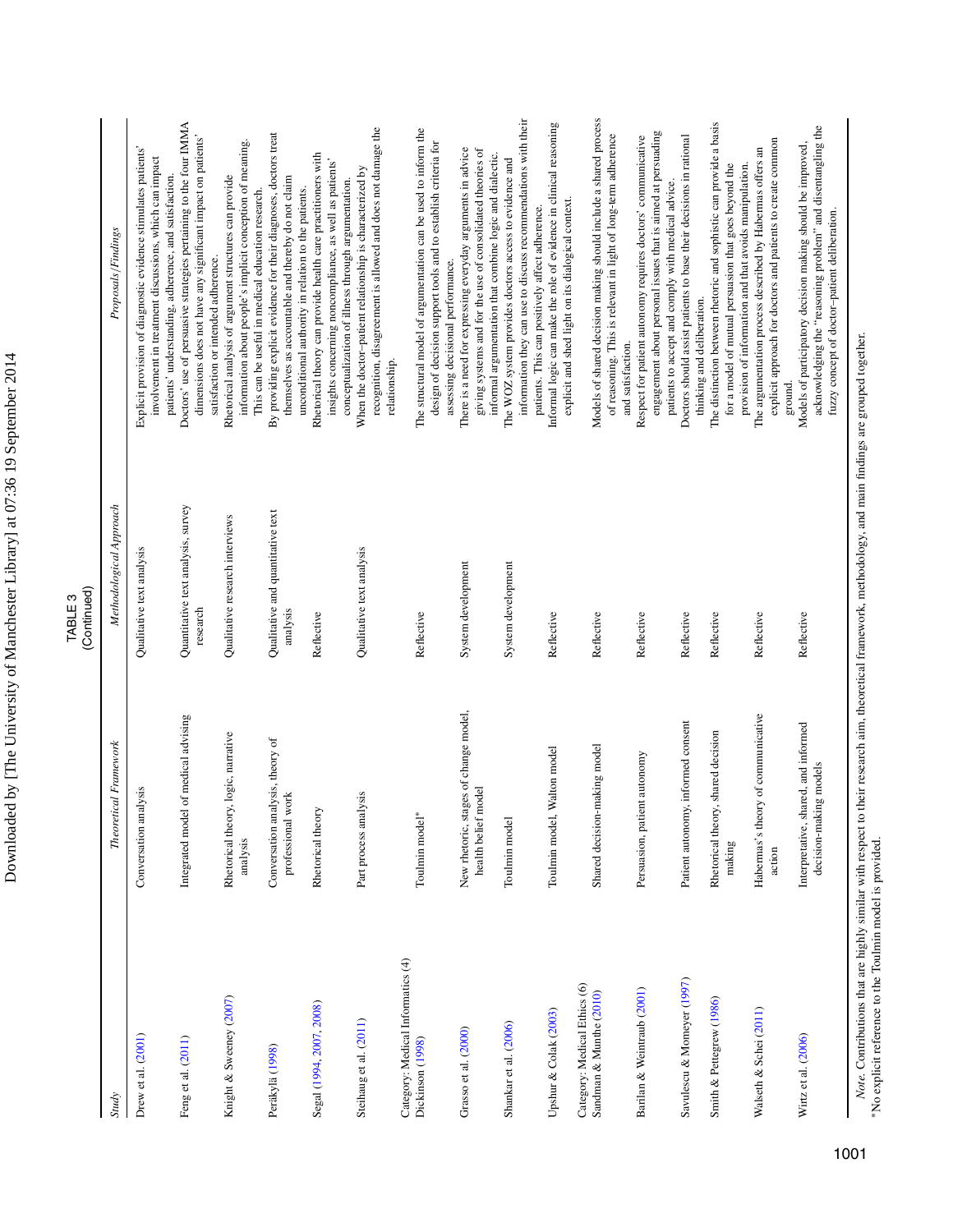shared decision-making model. They argue that, taking a modern perspective of shared accountability, not only the doctor should advance arguments to support his or her treatment advice, but also the patient should actively engage in the treatment discussion—taking up the role of a critical antagonist. $5$  In their collaborative attempt to arrive at a treatment decision, doctor and patient moreover should strive to maintain a balance between dialectically reasonable argumentation and rhetorically effective reasoning. In pragmadialectical terms this argumentative effort is referred to as "strategic maneuvering" (van Eemeren, [2010\)](#page-12-1)*.*

A subtype of argumentation—and strategic maneuver that has received particular attention is authority argumentation (Bigi, [2011,](#page-11-12) [2012a,](#page-11-13) [2012b;](#page-11-14) Goodnight & Pilgram, [2011;](#page-11-16) Pilgram, [2011;](#page-11-16) [2012;](#page-11-17) Snoeck Henkemans & Wagemans,  $2012$ <sup>6</sup>. In pragma-dialectics, authority argumentation is regarded as a form of argument in which the agreement of a supposed authority with the discussant's standpoint is claimed to be a sign of the acceptability of this standpoint (van Eemeren & Grootendorst, 1992, p. 97). Through case examples, Goodnight and Pilgram [\(2011\)](#page-11-16) and Pilgram [\(2011,](#page-11-16) [2012\)](#page-11-17) elucidate how doctors' strategic and sound use of such argumentation by authority (or "ethos") in consultation may function as an effective discussion move that can contribute to the resolution of a difference of opinion in medical consultation, while its unsound use provides a hindrance to the resolution process and, therewith, the achievement of a mutually accepted decision. As such, Goodnight and Pilgram [\(2011,](#page-11-16) p. 12) argue that the basic rules for the reasonable use of authority argumentation in medical consultation can potentially function as a starting point for formulating guidelines for doctors' argumentative conduct in interacting with their patients. A similar line of argument could be used for other forms of argumentation.

The body of argumentation theoretical research that discusses the role of argumentation in medical consultation is growing rapidly and is built on consistent and comprehensive considerations. The pragma-dialectical theory, which encompasses both normative and descriptive elements, provides an efficient tool for the analysis and reconstruction of argumentative discourse in doctor–patient consultation and has been widely applied with a focus on a variety of argumentative phenomena. Thus far, however, research adopting a pragma-dialectical approach to the study of argumentation in doctor–patient communication is only reflective and

qualitative in nature. Quantitative studies that measure doctors' and patients' use of argumentative discourse in medical practice are lacking. While qualitative text analyses provide valuable insights into the role of argumentation in doctor– patient consultation, additional quantitative studies could offer a more profound understanding of the frequency to which certain argumentative phenomena occur in empirical reality. Moreover, quantitative studies would allow for the exploration of possible relationships between doctors' (and patients') use of argumentation and other characteristics of medical consultation. As such, a pragma-dialectical approach to doctor–patient interaction could become of interest to scholars of argumentation and health communication alike.

### Discourse Analysis: Argumentation as an Inherent Characteristic of Social Interaction

The studies categorized under the heading of "discourse analysis" all display an interest in the verbal interaction (i.e., "text") between doctors and their patients during consultation and explore this discourse starting from conversation analysis, and rhetoric, as well as insights from, for instance, politeness theory (Brown & Levinson, [1987;](#page-11-29) see Table 3).<sup>[7](#page-6-2)</sup> They examine the use of argumentative discourse in medical consultation as forming part of the social interaction between the doctor and the patient, taking into account the intrinsic role division of doctor and patient during the consultation. Much like the studies originating from the field of argumentation theory, the majority of discourse analytic contributions start from a contemporary, patient-centered conceptualization of medical consultation. However, their research aims and foci are different.

Drew, Chatwin, and Collins (2000) promote the use of conversation analysis as a theoretical framework and method for the study of doctor–patient interaction. They argue that conversation analysis offers the possibility to identify the choices that doctors make in their turns at talk and the effects of these choices on the quality of the interaction between doctor and patient (p. 58). Analyzing Finnish and American consultation excerpts, they focus on doctors' use of explicit argumentative support for their diagnoses.<sup>[8](#page-6-3)</sup> They illustrate that doctors can encourage their patients to engage in the discussion and voice their opinions by making the evidence in support of diagnostic conclusions explicit and

 $5B$ rashers, Rintamaki, Hsieh, and Peterson  $(2006)$  focus on the patient's side of the argumentative discussion in medical consultation through the concept of self-advocacy: the "persuasive efforts of an individual that are in the individual's interest, [ *...* ] a unique form of critical discussion " (p. 25).

 $6P$ ilgram [\(2011\)](#page-11-16) distinguishes between the argument "by authority" and the argument "from authority." While the former term refers to the kind of authority argumentation in which the authority referred to is the discussion party that presents the argumentation, the latter term refers to the kind in which the authority referred to is a third party. Bigi  $(2011)$  refers to authority argumentation as "argument from expert opinion."

<sup>7</sup>In this article, rather than referring to a specific method, "discourse analysis" is used as an umbrella term to cover a range of approaches that focus on the use and functions of talk and text within social interaction.

<span id="page-6-3"></span><span id="page-6-2"></span><span id="page-6-1"></span><span id="page-6-0"></span><sup>8</sup>Rather than using the term "argumentative support," Drew, Chatwin, and Collins (2000) use the terms "evidence" and "evidential grounds." They distinguish between two formats for diagnosis delivery. In a "type I" format, doctors do not refer to "the reasons or evidential grounds for reaching the conclusion: they just assert something to be the case." In contrast, in a "type II" format, the doctor explicitly articulates the evidence supporting the diagnosis.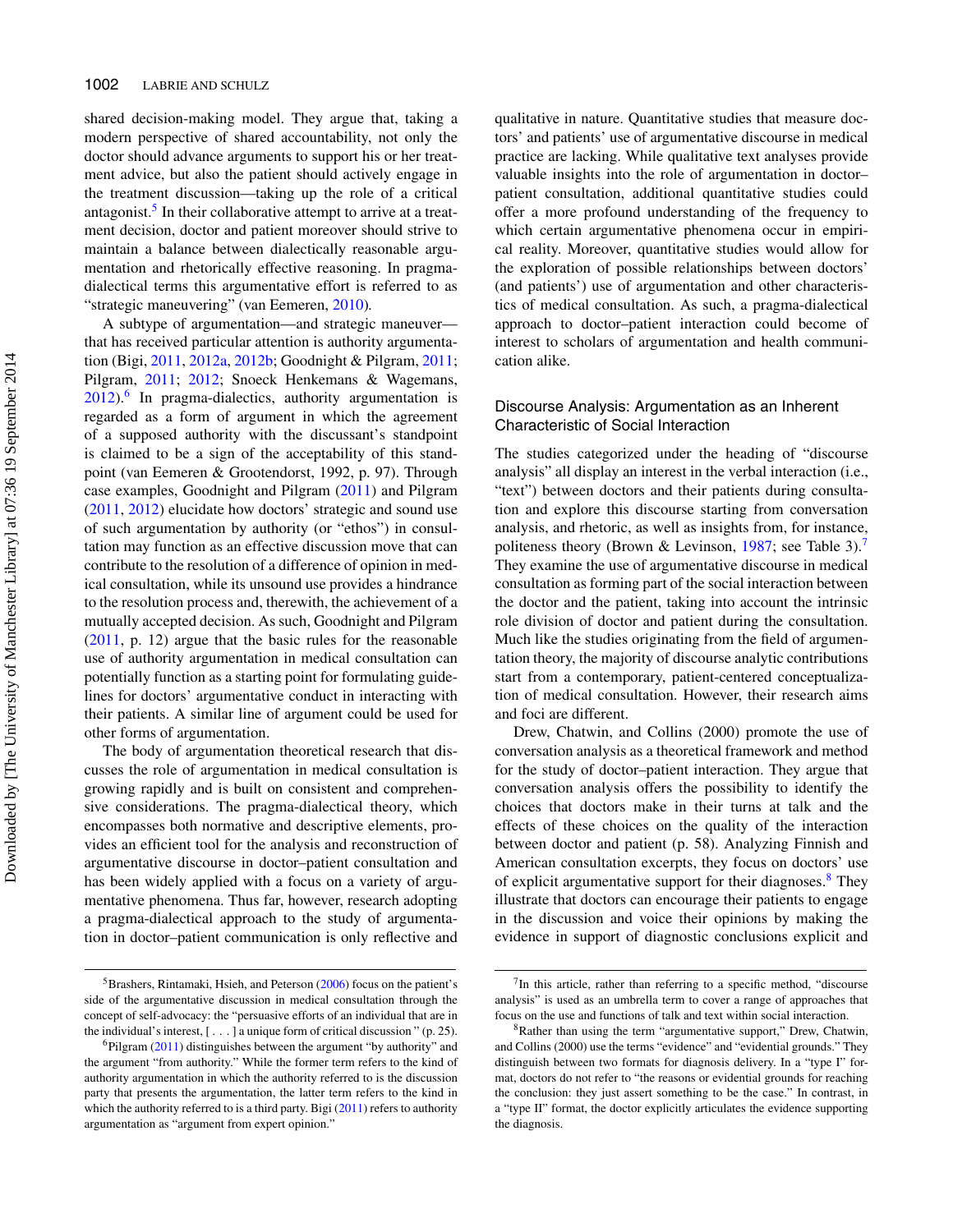thereby available. As such, the doctor can also anticipate the patient's potential disagreement with the diagnosis. This view is shared by Peräkylä [\(1998,](#page-11-23) p. 317), who adds that by providing support for their diagnoses, doctors convey their accountability for their viewpoints and, moreover, refrain from claiming the role of the indisputed authority.<sup>9</sup>

Adopting a different approach, Knight and Sweeney [\(2007\)](#page-11-22) and Segal [\(1994,](#page-12-9) [2007,](#page-12-10) [2008\)](#page-12-11) apply insights from rhetoric and narrative analysis to analyze the interaction between doctors and patients. While Knight and Sweeney advocate the use of logical inference as an analytic tool to explicate the implicit elements of argumentation within doctor-patient interaction,<sup>[10](#page-7-1)</sup> Segal shows that rhetorical analysis can shed light on the ways in which patients strive to convince their doctors that they are ill and in need of care, as well as on the ways in which doctors conversely aim to convince their patients of a method of treatment (2007, 2008). According to Segal [\(1994\)](#page-12-9), the latter is particularly relevant in light of endeavors to increase patients' medication compliance, while simultaneously maintaining a patient-centered stance.

Aronsson and Sätterlund-Larsson [\(1987\)](#page-11-19) illustrate that disagreement concerning a medical diagnosis or advice is not necessarily detrimental to the doctor–patient relationship. They argue that it is the doctor's role to elicit the patient's opinions and possible "silent" disagreement (e.g., for reasons of politeness) (p. 25). The doctor should, moreover, recognize the patient as an eligible discussion party and respect the patient's perspective. To support his or her own views, the doctor should provide rational argumentation, and only when based on solid medical knowledge and with a fundamental respect for the patient's perspective is the doctor's use of persuasion legitimated (Steihaug, Gulbrandsen, & Werner,  $2011$ ).<sup>11</sup>

Doctors' use of explicit, rational argumentation to support medical diagnoses and advice not only adheres to the ideal of patient-centeredness, but also potentially affects consultation outcomes. Several authors argue that doctors provision of argumentation can improve outcomes such as patient adherence and satisfaction (Drew et al., 2000; Feng, Bell, Jeran, & Kravitz, [2011;](#page-11-21) Segal, [1994;](#page-12-9) Steihaug et al., [2011\)](#page-12-12) and may contribute to the clarification of expectations,

increased patient participation, and a more balanced doctor– patient relationship (Aronsson & Sätterlund-Larsson, [1987;](#page-11-19) Peräkylä, [1998;](#page-11-23) Steihaug et al., [2011\)](#page-12-12).

Much like the contributions from the field of argumentation theory, the vast majority of studies taking a discourse analytic approach to the study of argumentation in medical consultation focus on the qualitative analysis of doctor–patient communication in order to gain a deeper understanding of the interaction between doctors and their patients. Moreover, and in contrast to argumentation theoretical research, these analyses are merely descriptive in nature. That is, no precise normative account is provided as to how doctors and patients ideally should communicate and as to what constitutes a "rational" argument. As such, discourse analysts could benefit from insights gained in the field of argumentation theory. Notably, many authors point out the potential relevance of insights yielded by, for instance, conversation analysis and rhetorical analyis for the improvement of consultation outcomes. Feng et al. [\(2011\)](#page-11-21) provide a quantitative attempt at elucidating the effects of doctors' attempt to persuade patients to follow medical advice, but do not use a comprehensive theory of argumentation and, moreover, yield inconclusive results. Their findings, in the absence of other quantitative studies, justify the need for futher research in this area.

# Medical Informatics: Argumentation to Guide the Design of Intelligent Systems

Medical informatics, a discipline on the intersection of computer sciences and health care, is concerned with optimizing, obtaining, storing, retrieving, and using information in the (bio-)medical context. It focuses on the development of computer-based tools and systems that can facilitate doctors and patients in the medical care process. In medical informatics, argumentation theoretical insights are used in order to aid the design of decision-support systems. In the context of doctor–patient interactions, such systems focus on doctors' diagnostic reasoning and treatment decision making. In contrast to studies originating from argumentation theory and discourse analysis, studies in medical informatics do not set out to analyze the argumentative discourse of doctors and patients. Instead they seek to apply knowledge from argumentation theory to improve clinical practice. Medical informatics, as a discipline, is thus primarily a practice-oriented field.

Studies that focus on the design of computer-based tools to aid doctor and patient during consultation are characteristically based on the Toulmin [\(1958\)](#page-12-18) model as well as insights gained in informal logic. Toulmin, going beyond a formal logical approach, starts from a practical definition of argumentation. He outlines an analytic model in which a successful argument consists of a claim that has been supported by sufficient backing. Informal logicians typically take their inspiration from the Toulmin model and focus in

 $9$ Ariss [\(2009\)](#page-11-18) argues that the inherent gap in knowledge and authority between doctor and patient affects the extent to which patients engage in discussions with their doctors. Taking the perspective of Drew, Chatwin, and Collins (2000) and Peräkylä [\(1998\)](#page-11-23), however, doctors' provision of explicit argumentation to support a medical opinion or advice could potentially serve to close this gap during the consultation and encourage patients to take part in the discussion.

<span id="page-7-0"></span><sup>10</sup>Logical inference is also referred to as syllogistic or deductive reasoning, a form of reasoning in which the one statement is inferred from the truth of two others.

<span id="page-7-2"></span><span id="page-7-1"></span><sup>&</sup>lt;sup>11</sup>The idea that a doctor should base his or her argumentation on rational, medical knowledge while simultaneously striving to be persuasive resembles the pragma-dialectical concept of strategic maneuvering (van Eemeren, [2010\)](#page-12-1).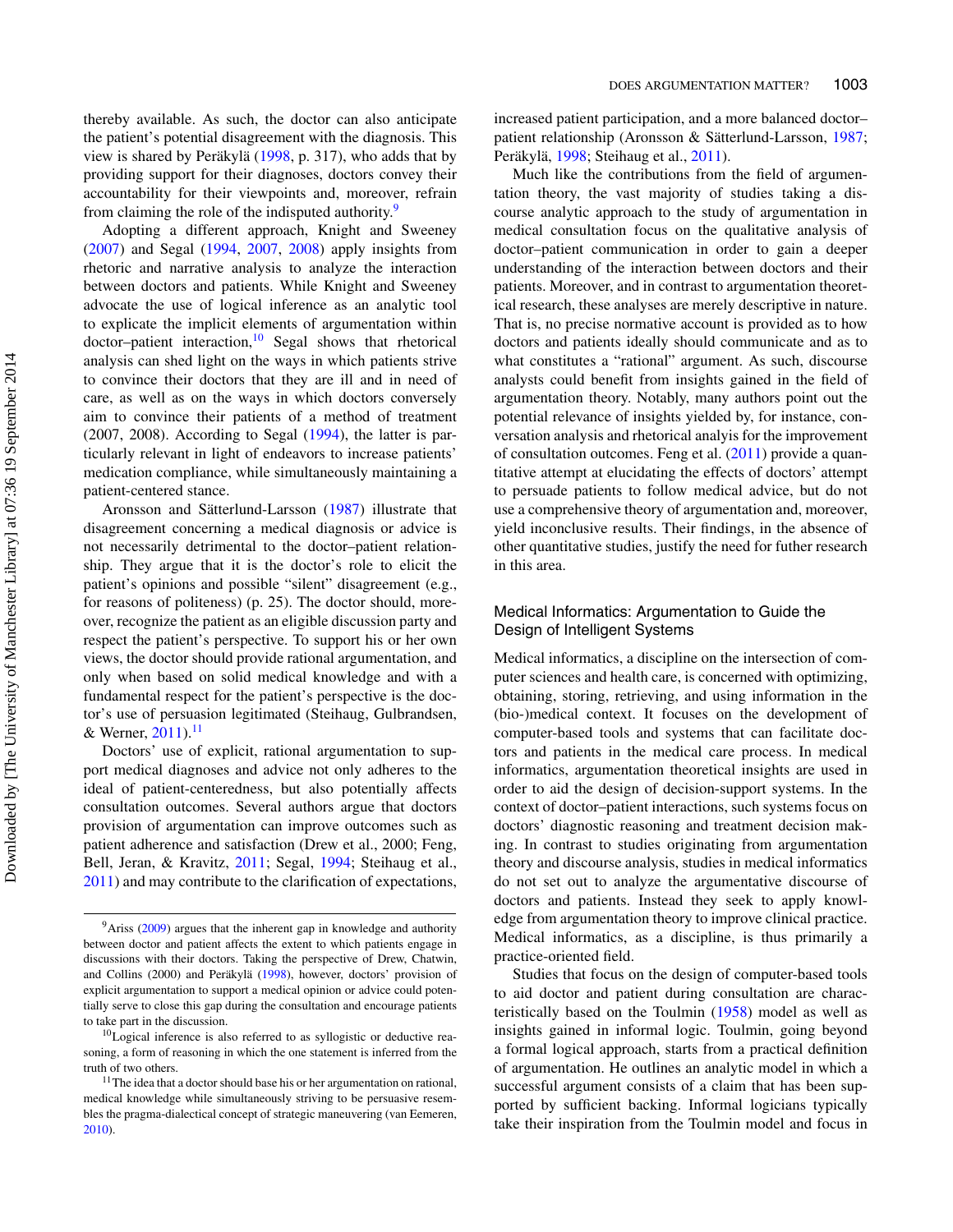particular on reasoning in ordinary language. Thereby informal logicians explicitly move away from the formal criterion of deductive validity and argue for the context dependency of the criteria for argument soundness (van Eemeren, [2009\)](#page-12-19).

Upshur and Colak [\(2003\)](#page-12-14) use the work of Toulmin [\(1958\)](#page-12-18) and Walton (e.g., [1998\)](#page-12-20) in their design of a tool for diagnostic reasoning. They show how Toulmin's diagrams can be effective in illustrating "the warrant establishing nature of research evidence in argumentation and in making explicit the relationship between claims, their evidential support and highlights the sources of conflicting evidence claims" (p. 294). Moreover, they claim that the pragmatic vision of the clinical encounter expressed in informal logic resonates with clinicians' experience, as it places patient values, clinical experience, and clinical research on equal grounds (p. 296). A similar argument is made by Shankar*,* Tu, and Musen [\(2006\)](#page-12-13). They illustrate how a computer-based tool can be used by doctors to retrieve up-to-date medical information as well as the necessary arguments to convince their patients of a medical diagnosis. As such, the tool can serve an educational as well as an explicatory purpose, aiding both doctors and patients.

Dickinson [\(1998\)](#page-11-24) proposes a practical theory of argumentation to inform the design of decision support tools. While he does not refer to Toulmin explicitly, Dickinson's theoretical model seems to draw primarily on the Toulminian perspective. Dickinson uses a hypothetical clinical scenario in order to elucidate the use of evidence in treatment decision making to establish warrants that can be used to justify an inference from data to conclusion (i.e., clinical claim). He argues that a structural model of argumentation has the potential to contribute to evidence-based medical practice and, moreover, to establish the criteria needed to assess decisional performance in medical consultation. Also, Grasso, Cawsey, and Jones [\(2000\)](#page-11-25) focus on treatment decision making, but start from the dialogical context of conflict. That is, they propose a theory of informal argumentation to solve conflicts or disagreements between health care providers and receivers in the context of healthy nutrition. In doing so, they introduce a formal agent that is able to provide advice on the controversial subject of healthy eating behaviors by using dialectical argumentative tactics.

Despite the small number of contributions that focus specifically on the use of argumentation theories for the development of computer-based tools to facilitate the interaction between doctors and their patients, this line of research forms a favorable starting point for further integration of argumentation theory in the context of health. Going beyond the mere analysis of discourse, scholars in the field of medical informatics use insights from the field of argumentation theory to facilitate and improve the interaction between doctor and patient. Toulmin provides a functional model of argumentation that can guide medical informaticians in their endeavors. However, other theories of argumentation should also be considered. Although the

Toulmin model does not give a definition of what constitutes a sufficient backing, the pragma-dialectical theory provides a model of argumentation that encompasses both normative and descriptive elements that can be used to determine argument reasonableness. Moreover, a dialectical approach to argumentation does more justice to the dialogical context of medical consultation.

#### Medical Ethics: Argumentation as an Ethical Ideal

The contributions categorized under the heading of medical ethics at first glance seem to form a diverse group of publications in the field of medical philosophy, medical law, and medical decision making. Yet the articles all seek to explore the principles underlying treatment decision making in the context of patient-centered medicine and are, consequently, all focused on the ethical concept of patient autonomy. The majority of articles focus specifically on the merits, limitations, and philosophical underpinnings of the shared decision-making model. Doing so, they address the inherent argumentative character of a shared decision-making procedure.

Exploring the limitations of three models of patient involvement—interpretative decision making, shared decision making, and informed decision making—Wirtz, Cribb, and Barber [\(2006\)](#page-12-17) argue that one of the main issues of contemporary decision-making models is formed by what they refer to as the "reasoning problem." They note that there is a general absence of any detailed account of how doctor and patient should "embark on a deliberation that involves a discussion about values, preferences and beliefs and the making of a (sometimes) joint decision" (pp. 121–122). Instead, the process of doctor–patient dialogue and deliberation is described with short umbrella terms (i.e., "mutual discussion" and "negotiation") that do not capture the actual process and that consequently obscure far more than that they clarify. The authors argue that models of participatory decision making should be improved, acknowledging this reasoning problem and disentangling the fuzzy concept of doctor–patient deliberation.

Sandman and Munthe [\(2010\)](#page-11-26) aim to provide such an improvement of the shared decision-making model. They argue that ideally doctor and patient use a shared rational deliberative joint decision model in which all parties are given the opportunity to participate and express whatever they deem relevant. All parties should be open to the other's interests and allow their own interests to be questioned. In doing so, the position of the party should not play a role. Moreover, all interests, goals, and reasons should be openly displayed and argued for. Savulescu and Momeyer [\(1997\)](#page-11-28) and Walseth and Schei (2010) take a similar perspective, particularly emphasizing the importance of rationality in the discussion between doctor and patient.

Smith and Pettegrew [\(1986\)](#page-12-15) also focus on the ethical and philosophical starting points for shared decision making to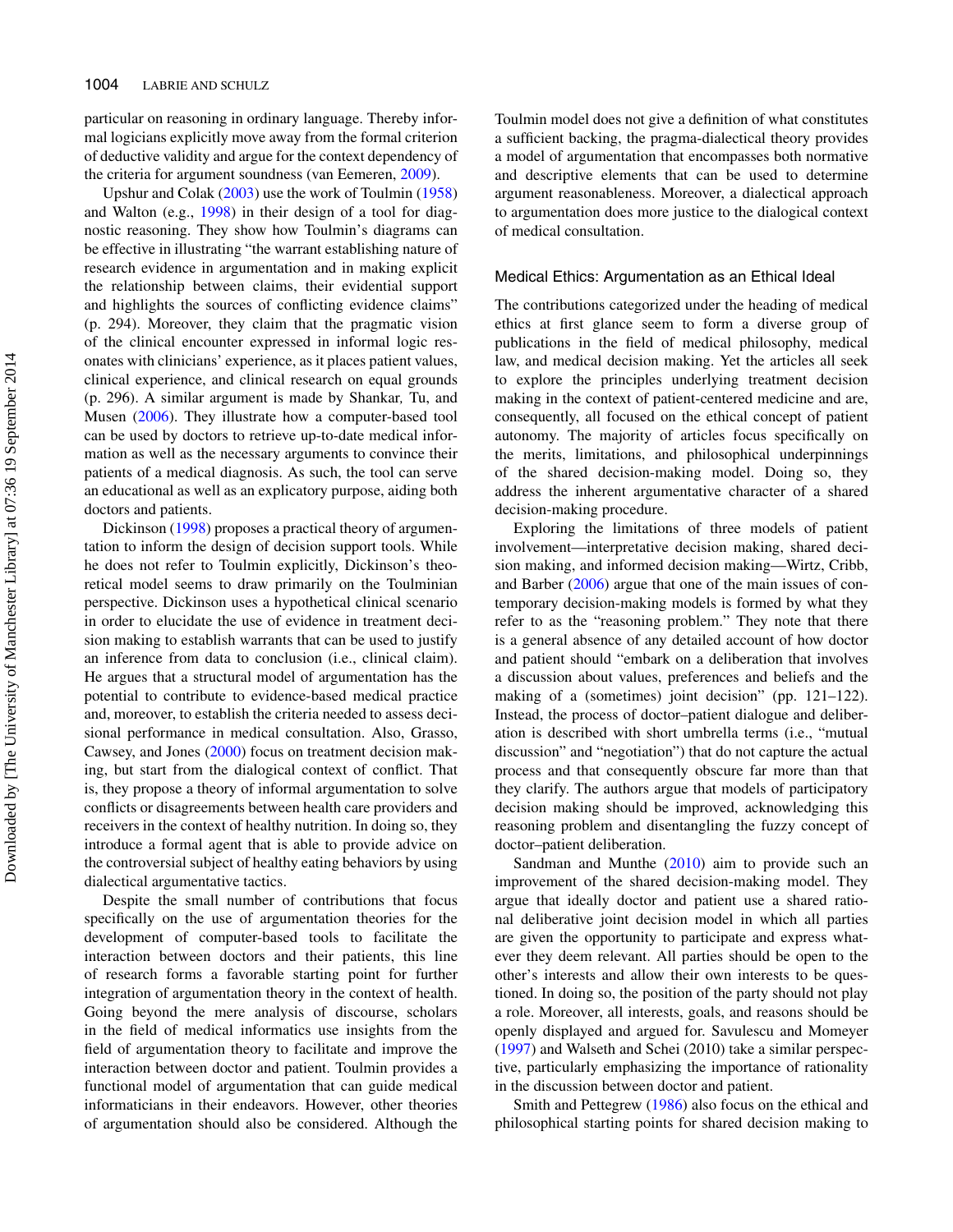take place, but they take a rhetorical perspective. They use the distinction between rhetoric and sophistic to provide the basis for a model of mutual persuasion that enables free communication but avoids manipulation. Following the authors, in such model mutual persuasion, participants are allowed a free choice that is based in reasons and brought about by discourse. They take premises from each other's beliefs and values and accept "the ethical imperative of attempting to serve the ends of those beliefs and values" (p.  $143$ ).<sup>[12](#page-9-0)</sup> Each should be open to persuasion by the other party. However, sheer manipulation should not be allowed.

The shared decision-making model has received considerable attention over the past decade, and ever since its introduction, scholars in the field of health communication have been concerned with its further development. Not only have researchers explored the practical relevance of the model, but they have also aimed to elaborate on the model's philosophical and ethical foundations. A number of conceptual papers have argued for the importance of rationality in treatment decision making. In order to participate in the decision-making process, patients should be enabled to engage in a critical discussion procedure with their doctors. In this procedure, all perspectives should be taken into account and arguments should be weighed. Moreover, the discussants should refrain from techniques that could amount to a manipulation of the decision-making process.

Conceptualized as such, the shared decision-making model seems to closely resemble the pragma-dialectical ideal model of critical discussion. While in pragmadialectics this resemblance has been acknowledged and explored (Snoeck Henkemans, [2011;](#page-12-5) Snoeck Henkemans & Mohammed, [2012\)](#page-12-6), in medical ethics conceptual insights from argumentation theory have thus far been largely neglected. To create a solid normative framework for the interaction between doctors and patients, a collaboration between the two disciplines could be fruitful, particularly also in light of the potential practical applications of the shared decision-making model.

#### LIMITATIONS

The findings described in the previous sections provide a promising starting point for further research. However, before discussing the implications of these findings, some of the limitations of the study design should be considered. Even though it can be assumed that most important contributions that deal with argumentation (theory) in the context of doctor–patient consultation were retrieved using a search strategy in which a database search and an extensive manual search were combined, still some publications may have remained undetected in the search.<sup>13</sup> Yet due to the thoroughness of the search, it seems unlikely that these are contributions of high relevance.

Moreover, as a result of the abstract and title analysis, articles containing only in-text reference to argumentation in medical consultation may have been missed. However, it was assumed that articles discussing the argumentative character of doctor–patient interaction in depth would report on this in the abstract or title. Moreover, the search for keywords in the abstract and titles only was a practical choice. It proved impossible to review all articles that fulfilled the search criteria starting from a full text search. By conducting an abstract–title search, the number of positive results due to the usage of academic jargon ("discussion," "line of argument") was minimized—even though a large number of abstracts still appeared to contain such jargon and were dismissed on the basis of this[.14](#page-9-2)

#### DISCUSSION AND CONCLUSION

This study systematically explores and maps out the role that argumentative discourse so far has been attributed in the literature on doctor–patient consultation. The findings underscore that there is a growing interest in argumentative discourse in medical consultation and, moreover, elucidate that scientific contributions focusing on this topic essentially originate in four scientific domains: argumentation theory, discourse analysis, medical informatics, and medical ethics. While these domains are largely united in their view of doctor–patient interaction as an ideally rational and patientcentered discussion procedure, each of the four domains is characterized by distinct research aims and objectives and, consequently, the theoretical frameworks and methods used.

The contributions from the field of argumentation theory are primarily focused on advancing a theoretical understanding of argumentative discourse. In doing so, they study argumentative discourse in the specific context of medical consultation. Yet the insights gained in the field of argumentation theory could be valuable for researchers from the other disciplines as well. Argumentation theory not only offers a descriptive tool for the analysis of argumentation in medical context, but also a normative tool for the evaluation of its quality or "reasonableness"—this in contrast to most discourse analytic contributions that take a descriptive approach

<span id="page-9-0"></span> $12$ Barilan and Weintraub [\(2001\)](#page-11-27) even go further, arguing that "clinicians are morally obliged to make a strong effort to persuade patients to accept medical advice" and that the value of autonomy is "derived from the right persons have to respect, as agents who can argue, persuade and be persuaded in matters of utmost personal significance such as decisions about medical care" (p. 13).

<sup>&</sup>lt;sup>13</sup>The relatively small number of contributions in the field of medical informatics, particularly, may seem surprising. However, this may have to do with the fact that relatively few contributions focus on the doctor–patient context specifically. Moreover, some contributions may have remained undetected as they were published in conference proceedings only.

<span id="page-9-2"></span><span id="page-9-1"></span><sup>&</sup>lt;sup>14</sup>The prevalence of academic "jargon" in the retrieved publications also accounts for the considerable "jump" from 1,330 contributions to only 46 retained articles after the first review round.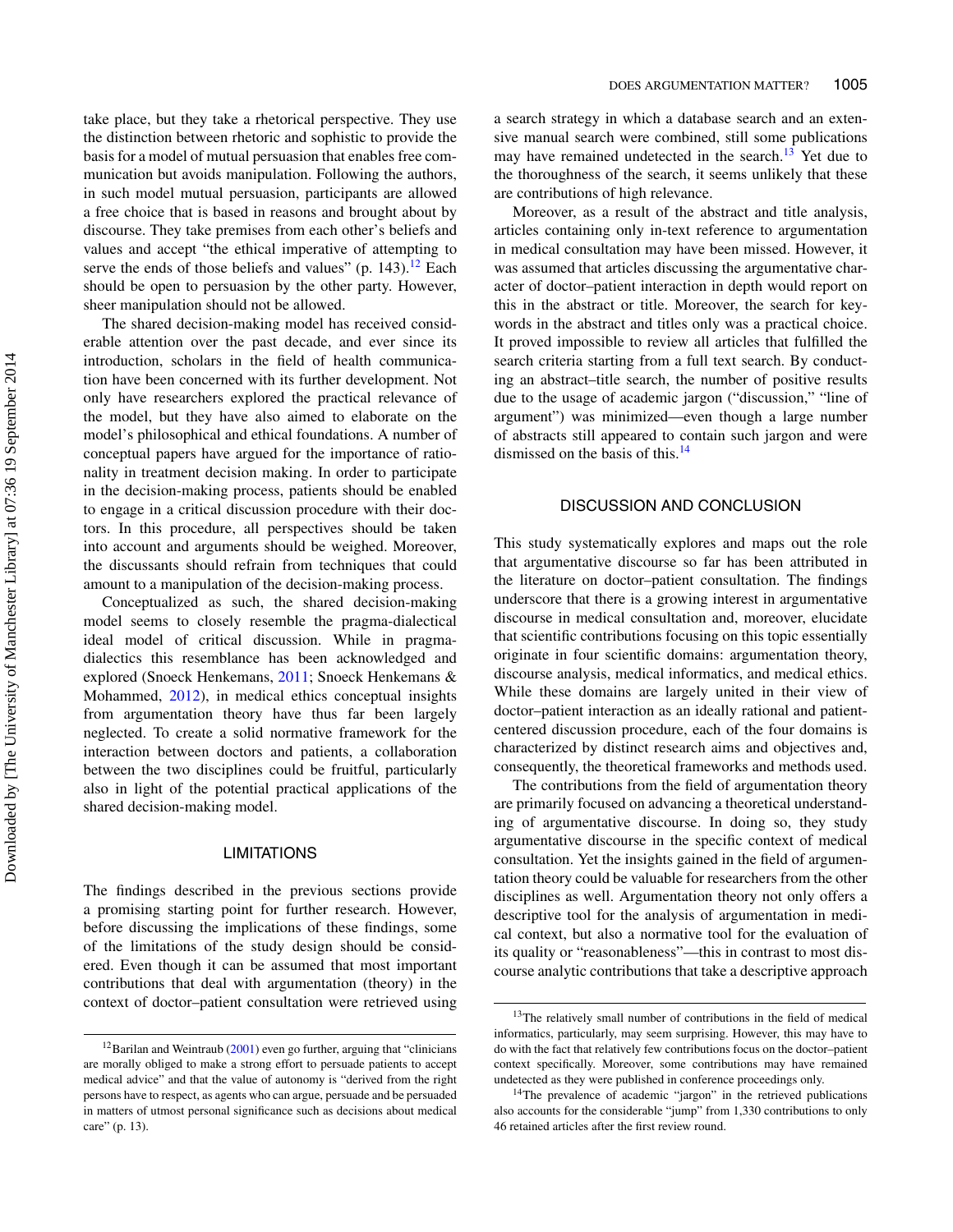<span id="page-10-0"></span>

FIGURE 2 From argumentation to consultation outcomes—a tentative model.

to the study of social interaction in medical consultation. The practice-oriented field of medical informatics, but also medical ethicists, could benefit from further integration of insights from contemporary argumentation theory into their own research. Simultaneously, aiming to situate their analyses in medical practice, argumentation theorists could profit from the empirically-based knowledge gained in the medical domains. Interdisciplinary collaborations could thereby contribute to closing the gap between the normative ideal and actual medical practice.

A question that thus far has remained unanswered is what the potential practical implications are of an interdisciplinary, theory-driven and empirically oriented perspective to the study of argumentation in medical consultation. Put differently: To what extent can an argumentative approach contribute to the study and, ultimately, the improvement of doctor–patient interaction? Noticeably, research that addresses argumentation in medical consultation has predominantly focused on theory building and case-based analyses. Empirical investigations that explore the effects of argumentative discourse on the doctor–patient consultation are currently lacking. The contribution by Feng et al. [\(2011\)](#page-11-21) forms a single exception. As such, also a conclusive answer to the question posed in the title of this article cannot yet be established. A possible explanation for the absence of empirical studies could be that recognition of the argumentative character of medical consultation is a relatively recent development. However, the pursuit of a more empirical line of research that explores the relationship between argumentative discourse and other characteristics of the medical consultation seems promising.

Various contributions included in this review have argued for the positive effect that argumentation may have on consultation outcomes such as adherence and satisfaction. Moreover, and despite not specifically focusing on the role of argumentation, Stewart et al. [\(2000;](#page-12-21) Stewart, [1995\)](#page-12-22) show correlations between patient-centered communication and patients' perceptions of finding common ground (i.e., agreement), as well as an association between their perception of agreement and health outcomes. In their meta-analysis of the effects of doctors' communication on patient adherence, Zolnierek and DiMatteo [\(2009\)](#page-12-23) report on similar results relating the quality of doctors' communication to patient adherence. Street, Makoul, Arora, and Epstein [\(2009\)](#page-12-24) propose a pathway to improved health outcomes that relates doctors' and patients' ability to present their own views and understand the perspective of the other to, for instance, patient satisfaction and commitment to treatment. They argue that a pathway to better health requires a communicative encounter in which doctor and patient present and understand one another's perspective, find common ground, reconcile differences of opinion, and achieve consensus on treatment.

Starting from the preceding and following the suggestion by Street et al. [\(2009,](#page-12-24) p. 299) that studies should examine the relationship between specific communication behaviors and proximal and intermediate outcomes that can contribute to meaningful health outcomes, a tentative model concerning the role of argumentation in medical consultation can be drafted. As a doctor's argumentation in support of his or her treatment advice can be seen to form an essential part of the communicative message in medical consultation, its quality can be assumed to influence the outcomes of consultation, affecting proximal outcomes such as patients' understanding of, and agreement with, the doctor's advice and their satisfaction with the consultation at large. These proximal outcomes in turn can be hypothesized to have positive effect on intermediate outcomes such as (intended) adherence and potentially health outcomes. In order to operationalize the quality of doctors' argumentation, the pragma-dialectical theory of argumentation (van Eemeren & Grootendorst, [2004\)](#page-12-4) seems to offer a solid theoretical foundation, providing a normative blueprint for reasonable and rational argumentative conduct that takes into account both context-independent and –dependent elements while simultaneously accounting for discussants' pursuit of rhetorical effectiveness. Moreover, the pragma-dialectical theory of argumentation seems to fit well within the ideal of shared decision making [\(Figure 2\)](#page-10-0).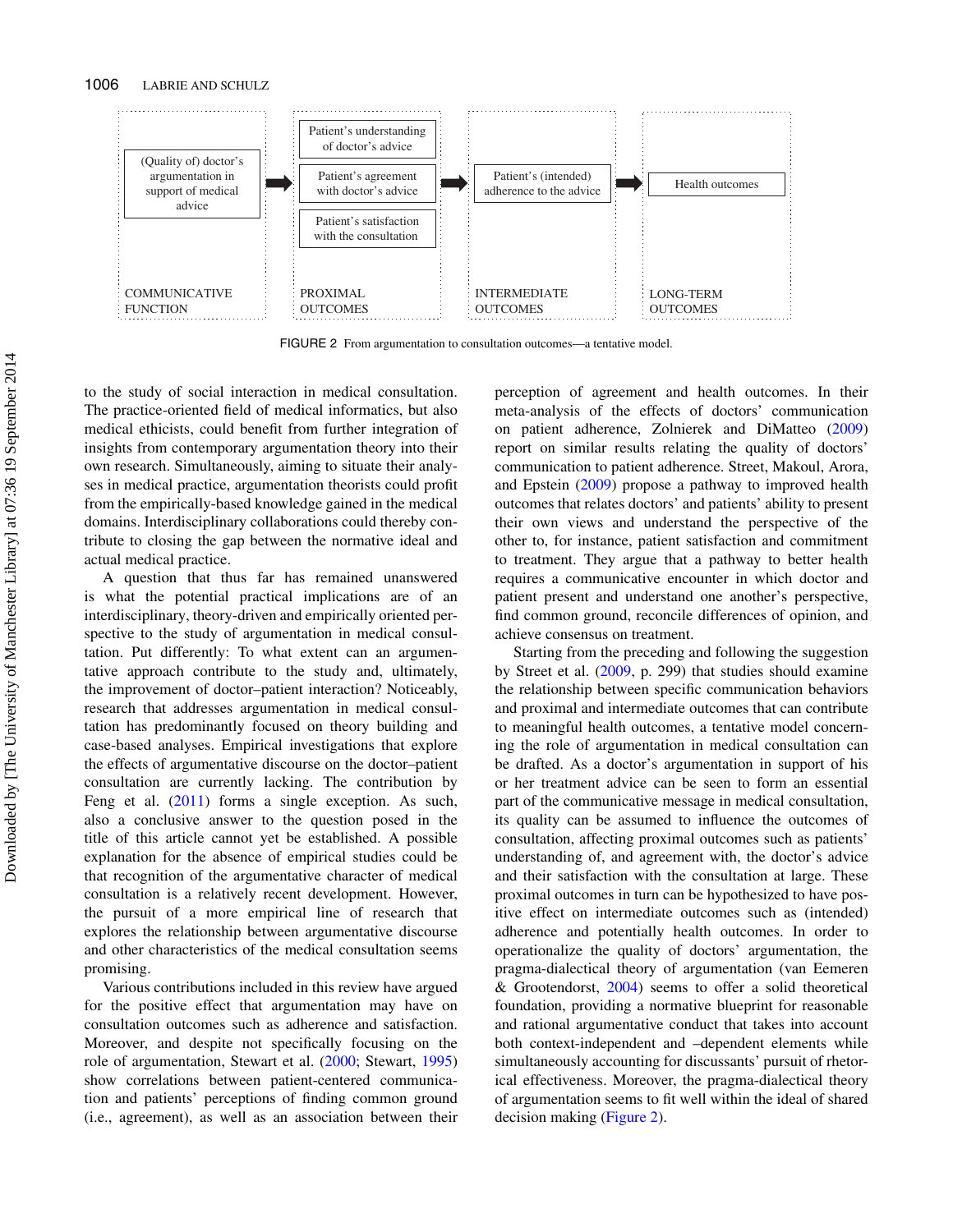Whether focusing on the advancement of theoretical knowledge of the argumentativity of doctor–patient consultation, or using qualitative research methods to analyze single cases, or perhaps even exploring the causal relationship between doctors' argumentation and consultation outcomes, research that aims to integrate insights from argumentation theory into contemporary conceptions of doctor– patient communication can only yield meaningful results when it combines a highly theory-driven approach with a solid (methological) basis that is rooted in empirical reality. Moreover, such research seems most promising when scholars from the various scientific disciplines join forces.

### ACKNOWLEDGMENTS

The authors thank Laura Sefaj for her work as a coder. Moreover, they express their gratitude to Frans van Eemeren, Maddalena Fiordelli, Daniel O'Keefe, Sara Rubinelli, and Roosmaryn Pilgram for their suggestions to improve this review.

#### **REFERENCES**

- <span id="page-11-18"></span>Ariss, S. M. (2009). Asymmetrical knowledge claims in general practice consultations with frequently attending patients: Limitations and opportunities for patient participation. *Social Science and Medicine*, *69*, 908–919.
- <span id="page-11-19"></span>Aronsson, K., & Sätterlund-Larsson, U. (1987). Politeness strategies and doctor–patient communication. On the social choreography of collaborative thinking. *Journal of Language and Social Psychology*, *6*, 1–27.
- <span id="page-11-27"></span>Barilan, Y. M., & Weintraub, M. (2001). Persuasion as respect for persons: An alternative view of autonomy and of the limits of discourse. *Journal of Medicine and Philosophy*, *26*, 13–33.
- <span id="page-11-11"></span>Bickenbach, J. (2012). Argumentation and informed consent in the doctor– patient relationship. *Journal of Argumentation in Context*, *1*, 5–18.
- <span id="page-11-12"></span>Bigi, S. (2011). Institutional constraints on the (un)sound use of the argument from expert opinion in the medical context. In F. H. van Eemeren, B. Garssen, D. Godden, & G. Mitchell (Eds.), *Proceedings of the Seventh International Conference of the International Society for the Study of Argumentation* (pp. 85–95). Amsterdam, the Netherlands: Sic Sat.
- <span id="page-11-13"></span>Bigi, S. (2012a). Contextual constraints on argumentation. In F. H. van Eemeren & B. Garssen (Eds.), *Exploring argumentative contexts* (pp. 289–304). Amsterdam, the Netherlands: John Benjamins.
- <span id="page-11-14"></span>Bigi, S. (2012b). Evaluating argumentative moves in medical consultations. *Journal of Argumentation in Context*, *1*, 51–65.
- <span id="page-11-15"></span>Brashers, D. E., Rintamaki, L. S., Hsieh, E., & Peterson, J. (2006). Pragma-dialectics and self-advocacy in physician–patient interactions. In P. Houtlosser & A. van Rees (Eds.), *Considering pragma-dialectics* (pp. 23–34). Mahwah, NJ: Lawrence Erlbaum Associates.
- <span id="page-11-29"></span>Brown, P., & Levinson, S. C. (1987). *Politeness: Some universals in language usage*. Cambridge, UK: Cambridge University Press.
- <span id="page-11-0"></span>Charles, C. A., Gafni, A., & Whelan, T. (1997). Shared decision-making in the medical encounter: What does it mean? (Or it takes at least two to tango). *Social Science and Medicine*, *44*, 681–692.
- <span id="page-11-1"></span>Charles, C. A., Gafni, A., & Whelan, T. (1999). Decision-making in the physician–patient encounter: Revisiting the shared treatment decisionmaking model. *Social Science and Medicine*, *49*, 651–661.
- <span id="page-11-24"></span>Dickinson, H. D. (1998). Evidence-based decision-making: An argumentative approach. *International Journal of Medical Informatics*, *51*, 71–81.
- <span id="page-11-20"></span>Drew, P., Chatwin, J., & Collins, S. (2001). Conversation analysis: A method for research into interactions between patients and health care professionals. *Health Expectations*, *4*, 58–70.
- <span id="page-11-21"></span>Feng, B., Bell, R. A., Jerant, A. F., & Kravitz, R. L. (2011). What do doctors say when prescribing medications?: An examination of medical recommendations from a communication perspective. *Health Communication*, *26*, 286–296.
- <span id="page-11-3"></span>Frosch, D. L., & Kaplan, R. M. (1999). Shared decision-making in clinical medicine: Past research and future directions. *American Journal of Preventive Medicine*, *17*, 285–294.
- <span id="page-11-8"></span>Goodnight, G. T. (2006). When reasons matter most: Pragma-dialectics and the problem of informed consent. In P. Houtlosser & A. van Rees (Eds.), *Considering pragma-dialectics* (pp. 75–86). Mahwah, NJ: Lawrence Erlbaum Associates.
- Goodnight, G. T., & Pilgram, R. (2011). A doctor's ethos enhancing maneuvers in medical consultation. In E. Feteris, B. Garssen, & A. F. Snoeck Henkemans (Eds.), *Keeping in touch with pragma-dialectics* (pp. 135–152). Amsterdam, the Netherlands: John Benjamins.
- <span id="page-11-25"></span>Grasso, F., Cawsay, A., & Jones, R. (2000). Dialectical argumentation to solve conflicts in advice giving: A case study in the promotion of healthy nutrition. *International Journal of Human–Computer Studies*, *53*, 1077– 1115.
- <span id="page-11-2"></span>Gwyn, R., & Elwyn, G. (1999). When is a shared decision not (quite) a shared decision? Negotiating preferences in a general practice encounter. *Social Science and Medicine*, *49*, 437–447.
- Habermas, J. (1984). *The theory of communicative action: Reason and the rationalization of society*. London, UK: Heineman.
- <span id="page-11-22"></span>Knight, L. V., & Sweeney, K. (2007). Revealing implicit understanding through enthymemes: A rhetorical method for the analysis of talk. *Medical Education*, *41*, 226–233.
- <span id="page-11-5"></span>Labrie, N. (2012). Strategic maneuvering in treatment decision-making discussions: Two cases in point. *Argumentation*, *26*, 171–199.
- <span id="page-11-23"></span>Peräkylä, A. (1998). Authority and accountability: The delivery of diagnosis in primary health care. *Social Psychology Quarterly*, *61*, 301–320.
- <span id="page-11-6"></span>Pilgram, R. (2009). Argumentation in doctor–patient interaction: Medical consultation as a pragma-dialectical communicative activity type. *Studies in Communication Sciences*, *9*, 153–169.
- <span id="page-11-16"></span>Pilgram, R. (2011). A doctor's argumentation by authority as a strategic manoeuvre. In F. H. van Eemeren, B. Garssen, D. Godden, & G. Mitchell (Eds.), *Proceedings of the Seventh International Conference of the International Society for the Study of Argumentation* (pp. 1527–1537). Amsterdam, the Netherlands: Sic Sat.
- <span id="page-11-17"></span>Pilgram, R. (2012). Reasonableness of a doctor's argument by authority. *Journal of Argumentation in Context*, *1*, 33–50.
- <span id="page-11-4"></span>Roter, D. L., & Hall, J. A. (2006). *Doctors talking with patients/patients talking with doctors: Improving communication in medical visits* (2nd ed.). Westport, CT: Praeger.
- <span id="page-11-7"></span>Rubinelli, S., & Schulz, P. J. (2006). "Let me tell you why!" When argumentation in doctor–patient interaction makes a difference. *Argumentation, 20*, 353–375.
- Rubinelli, S., & Zanini, C. (2012). Teaching argumentation theory to doctors: Why and what. *Journal of Argumentation in Context*, *1*, 66–80.
- <span id="page-11-26"></span>Sandman, L., & Munthe, C. (2010). Shared decision-making, paternalism and patient choice. *Health Care Analysis*, *18*, 60–84.
- <span id="page-11-28"></span>Savulescu, J., & Momeyer, R. W. (1997). Should informed consent be based on rational beliefs? *Journal of Medical Ethics*, *23*, 282–288.
- Schibbye, A. L. L. (1993). The role of "recognition" in the resolution of a specific interpersonal dilemma. *Journal of Phenomenological Psychology*, *24*,175–189.
- <span id="page-11-9"></span>Schulz, P. J., & Rubinelli, S. (2006). Healthy arguments for literacy in health. In *Report of the American Association for Artificial Intelligence: Spring Symposium on Argumentation for Consumers of Healthcare* (pp. 86–95). Stanford, CA: AAAI Press.
- <span id="page-11-10"></span>Schulz, P. J., & Rubinelli, S. (2008). Arguing 'for' the patient: Informed consent and strategic maneuvering in doctor–patient interaction. *Argumentation*, *22*, 423–432.